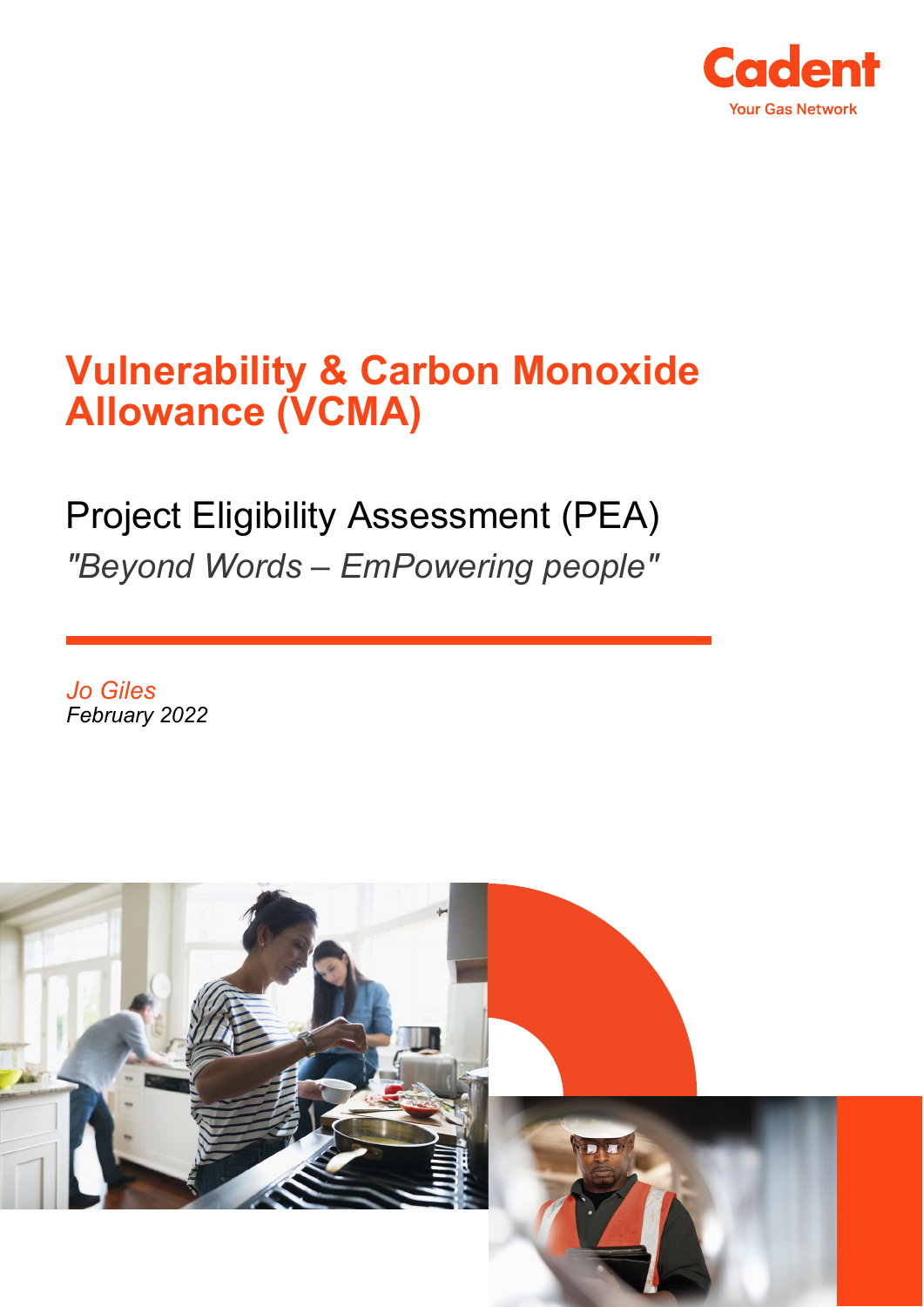

### **Gas Network Vulnerability & Carbon Monoxide Allowance (VCMA) Governance Document - Project Eligibility Criteria**

#### **Section 1 - Eligibility criteria for company specific projects (other than condemned essential gas appliance repair and replacement)** In order to qualify as a VCMA project, a project must: **VCMA Eligibility Criteria Criteria Satisfied (Yes/No) a)** Have a positive, or forecasted positive Social Return on Investment (SROI), including for the gas consumers funding the VCMA project; **Yes b)** Either: **i.** Provide support to consumers in vulnerable situations, and relate to energy safeguarding, or **ii.** Provide awareness on the dangers of CO, or<br>**iii.** Reduce the risk of harm caused by CO. Reduce the risk of harm caused by CO; **Yes c)** Have defined outcomes and the associated actions to achieve these; **Yes d)** Go beyond activities that are funded through other price control mechanism(s) or required through licence obligations; and **Yes e)** Not be delivered through other external funding sources directly accessed by a GDN, including through other government (national, devolved or local) funding. **N/a Section 2 - Eligibility criteria for company specific essential gas appliance servicing, repair and replacement projects** In order to qualify as a VCMA project, unsafe pipework and essential gas appliance servicing, repair or replacement must meet the following criteria: **a)** A GDN has to isolate and condemn unsafe pipework or an essential gas appliance following a supply interruption or as part of its emergency service role; **N/a b)** The household cannot afford to service, repair or replace the unsafe pipework or essential gas appliance; and; **N/a c)** Sufficient funding is not available from other sources (including national, devolved or local government funding) to fund the unsafe pipework or essential gas appliance servicing, repair or replacement. **N/a**

**Section 3 - Eligibility criteria for collaborative VCMA projects**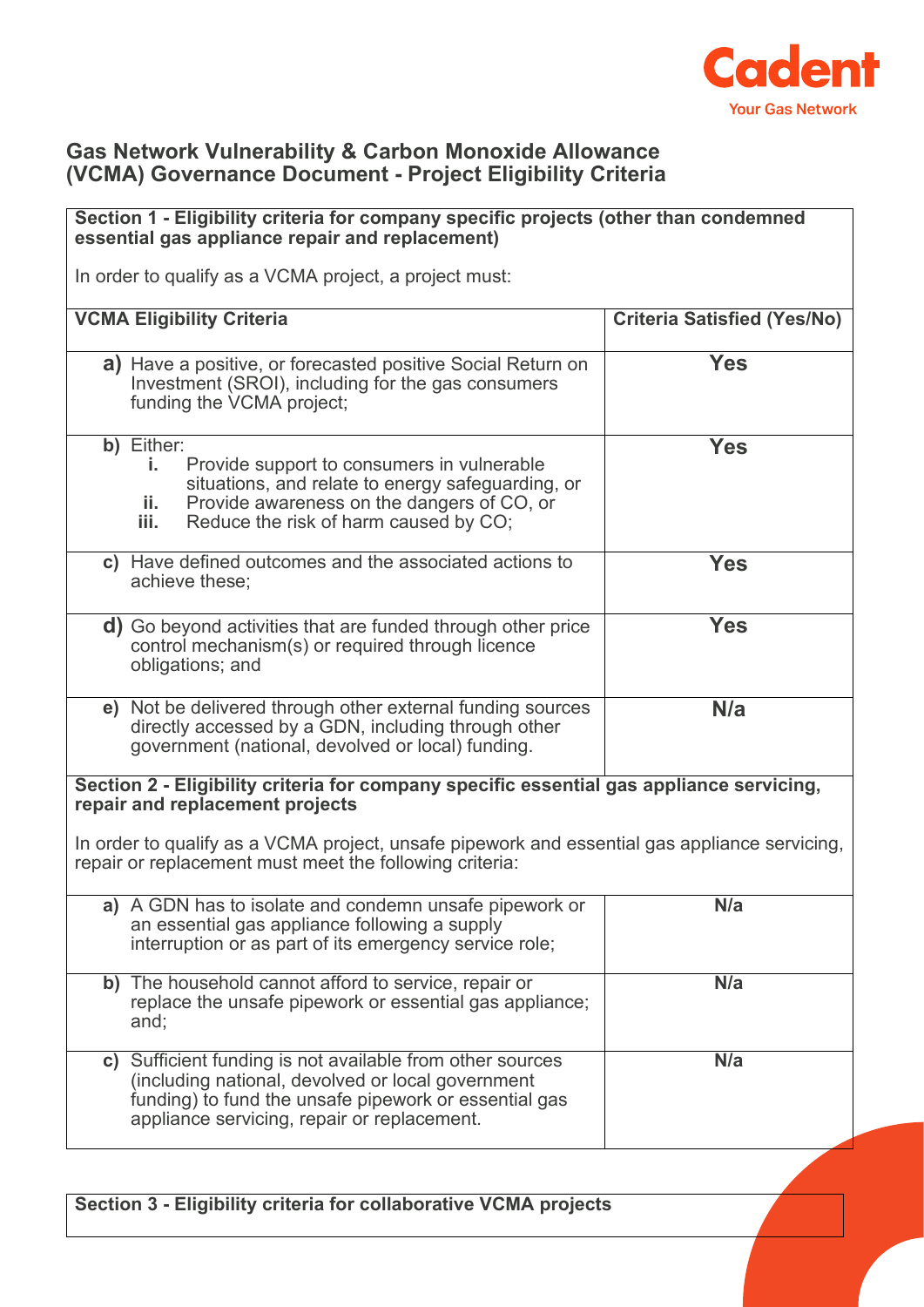

| In order to qualify as a collaborative VCMA project, a project must:                                                 |     |  |
|----------------------------------------------------------------------------------------------------------------------|-----|--|
| Meet the above company specific and boiler repair<br>a)<br>and replace (if applicable) project eligibility criteria: | N/a |  |
| b) Have the potential to benefit consumers on the<br>participating networks; and                                     | N/a |  |
| Involve two, or more, gas distribution companies.<br>C)                                                              | N/a |  |

## **Gas Network Vulnerability and Carbon Monoxide Allowance (VCMA) Governance Document - Project Registration Table 2**

| <b>Information Required</b>                                | <b>Description</b>                                                                                                                                                                                                                                                                                                                                                                                                                                                                                                                                                                                                                                                        |
|------------------------------------------------------------|---------------------------------------------------------------------------------------------------------------------------------------------------------------------------------------------------------------------------------------------------------------------------------------------------------------------------------------------------------------------------------------------------------------------------------------------------------------------------------------------------------------------------------------------------------------------------------------------------------------------------------------------------------------------------|
| <b>Project Title</b>                                       | <b>Beyond Words</b>                                                                                                                                                                                                                                                                                                                                                                                                                                                                                                                                                                                                                                                       |
| <b>Funding GDN(s)</b>                                      | <b>Cadent Ltd</b>                                                                                                                                                                                                                                                                                                                                                                                                                                                                                                                                                                                                                                                         |
| Role of GDN(s)<br>*For Collaborative VCMA Projects<br>only | N/a                                                                                                                                                                                                                                                                                                                                                                                                                                                                                                                                                                                                                                                                       |
| <b>Date of PEA Submission</b>                              | February 2022                                                                                                                                                                                                                                                                                                                                                                                                                                                                                                                                                                                                                                                             |
| <b>VCMA Project Contact Name, email</b><br>and Number      | jo.giles@cadentgas.com                                                                                                                                                                                                                                                                                                                                                                                                                                                                                                                                                                                                                                                    |
| <b>Total Cost (£k)</b>                                     | £75,000                                                                                                                                                                                                                                                                                                                                                                                                                                                                                                                                                                                                                                                                   |
| <b>Total VCMA Funding Required (£k)</b>                    | £75,000                                                                                                                                                                                                                                                                                                                                                                                                                                                                                                                                                                                                                                                                   |
| Problem(s)                                                 | The overarching principle of our strategy is not to utilise<br>labels and categories, but to provide services for all,<br>recognising the specific circumstances of each customer<br>individually and tailoring services to meet their needs.<br>Providing services for all means gaining and maintaining<br>a deep understanding of our customers, mapping their<br>needs and co-creating responses with partners to ensure<br>that the appropriate skills and services are deployed.                                                                                                                                                                                    |
|                                                            | Cadent has a licence condition to treat customers fairly -<br>providing them with equal access to our services. This<br>includes helping customers to understand what to do in a<br>gas emergency, raise awareness of the PSR (to support<br>self-resilience) and key safety messages including scam<br>awareness, all of which currently we predominately<br>share via web, social media and pamphlets – meaning<br>all via the written word. Many people find it difficult to<br>process or understand the written word - that's before.<br>you start to include language barriers. Picture stories are<br>accessible to everyone whether you can read words or<br>not. |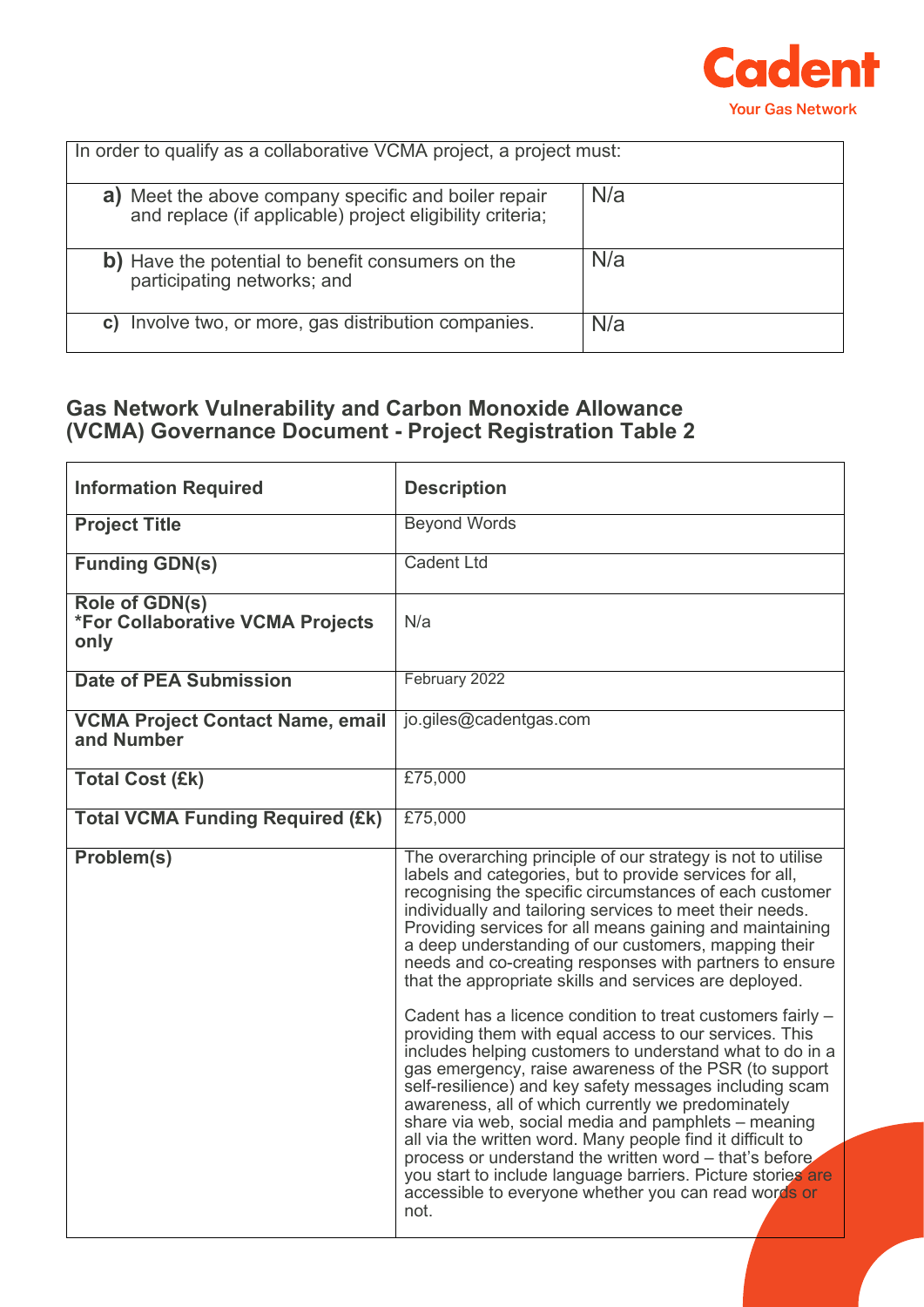

| Working with the charity <b>Beyond Words</b> (Registered<br>charity number: 1183942), each story is co-created,<br>'with and for' people who find pictures easier to<br>understand than words. This includes people with<br>learning disabilities and/or autism, people with cognitive<br>or communication difficulties, such as Dementia, people<br>who have difficulty with reading, including some Deaf <sup>1</sup><br>people and people who do not use the language of the<br>country where they are living.                                                                                                                       |
|-----------------------------------------------------------------------------------------------------------------------------------------------------------------------------------------------------------------------------------------------------------------------------------------------------------------------------------------------------------------------------------------------------------------------------------------------------------------------------------------------------------------------------------------------------------------------------------------------------------------------------------------|
| <b>Visual literacy</b> <sup>2</sup> removes barriers to understanding,<br>reduces anxiety and enables people to make their voice<br>heard. Many various needs and circumstances mean<br>that a person would benefit from key messages being<br>communicated in a visual way. To expand on the scale<br>of this inclusion, requirement across Cadent's networks<br>and the UK are detailed below:                                                                                                                                                                                                                                        |
| <b>Autism</b> is a lifelong condition that affects how a person<br>communicates with and relates to other people, and how<br>they experience the world around them. There are<br>around 700,000 people on the autism spectrum in the<br>UK - that's more than 1 in 100. If you include their<br>families, autism is a part of daily life for 2.8 million people<br>(National Autistic Society).                                                                                                                                                                                                                                         |
| <b>Dyslexia</b> sees individuals experiencing difficulty with<br>reading, writing, spelling, word recognition and / or<br>sequencing. It is estimated that 1 in every 10 people<br>have dyslexia (NHS 2020).                                                                                                                                                                                                                                                                                                                                                                                                                            |
| Cognitive impairment/Dementia(s) - are also main<br>areas of inclusion; those who have one of the brain<br>diseases umbrellaed under 'Dementia(s) and cognitive<br>impairments as a result of a brain injury, brain tumour or<br>stroke.                                                                                                                                                                                                                                                                                                                                                                                                |
| <b>Dementia</b> (s) – According to research via Alzheimer's<br>Society there are more than 850,000 people in the UK<br>living with Dementia(s) 1 in 14 people over 65 and 1 in 6<br>people over the age of 80 have dementia. Across<br>Cadent's networks (from ONS data via the Social<br>Indicator Mapping Tool) there is 17.67% of people who<br>are over 65+ years equating to approximately 408.000<br>and 2.35% being 85+ years this equates to<br>approximately 126,500 who are potentially currently<br>living with Dementia(s). With an aging population, this is<br>predicted to grow – forecast by 2051 to be over 2 million. |
| <b>Brain Injury</b> - It is not commonly known that<br>exposure to CO, a gas formed by burning common<br>household fuels, can ultimately lead to<br>a type of brain injury known as <b>Anoxic brain injury</b> . The<br>effects of this can be as disabling                                                                                                                                                                                                                                                                                                                                                                             |

<span id="page-3-0"></span><sup>1</sup> Deaf with a capital 'd' denotes that someone is deaf from birth.

<span id="page-3-1"></span> $^2$  The ability to interpret, negotiate, and make meaning from information presented in the form of an image.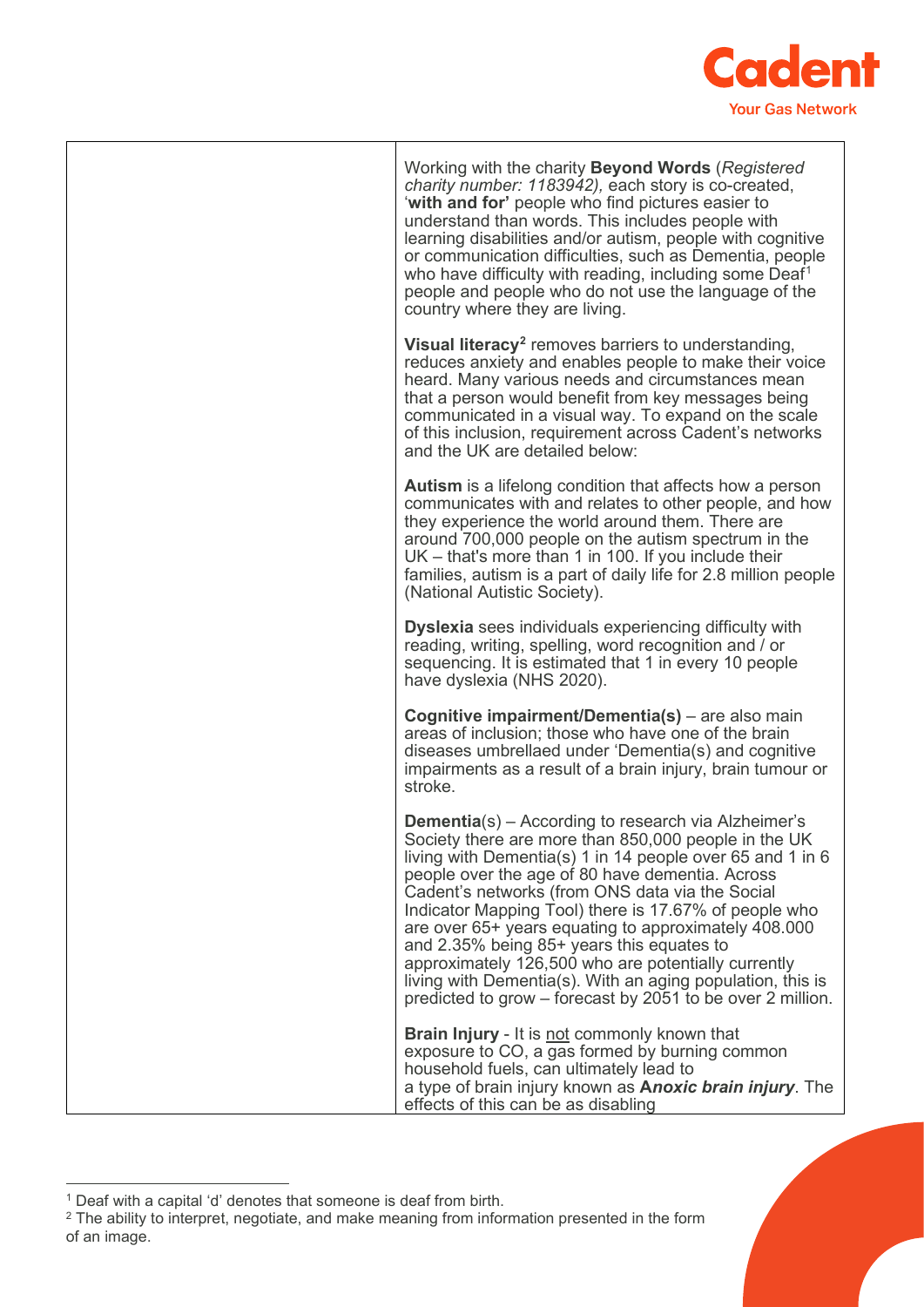

|                                                                                                                                                                                                                                                      | as other forms of brain injury, such as a stroke or head<br>injury. Every year, carbon monoxide (CO) poisoning is<br>responsible for approximately 4000 <sup>3</sup><br>attendances at A&E departments.                                                                                                                                                                                                                                                                                                                                                                                                                                                                                                                                                                                                                               |                        |
|------------------------------------------------------------------------------------------------------------------------------------------------------------------------------------------------------------------------------------------------------|---------------------------------------------------------------------------------------------------------------------------------------------------------------------------------------------------------------------------------------------------------------------------------------------------------------------------------------------------------------------------------------------------------------------------------------------------------------------------------------------------------------------------------------------------------------------------------------------------------------------------------------------------------------------------------------------------------------------------------------------------------------------------------------------------------------------------------------|------------------------|
|                                                                                                                                                                                                                                                      | Acquired Brain Injury (ABI) <sup>4</sup> - There were 348,453 UK<br>admissions to hospitals with acquired brain injury in<br>2016-17. That is 531 admissions per 100,000 of the<br>population. In total it is estimated that there are 1.3<br>million individuals in the UK living with ABI.<br>As part of the Mental Capacity Act (MCA) we should take<br>every step to support a 'persons' ('P' as the act refers)<br>decision making and that includes communicating in<br>more accessible ways to help all understand, process<br>and respond to information which supports independent<br>living, whilst keeping safe and warm.<br>Calculating details of the individuals but not withstanding<br>the impacts upon those who care for and provide<br>supported decision making:<br>Need:<br><b>Estimated</b><br>impact/<br>reach |                        |
|                                                                                                                                                                                                                                                      |                                                                                                                                                                                                                                                                                                                                                                                                                                                                                                                                                                                                                                                                                                                                                                                                                                       |                        |
|                                                                                                                                                                                                                                                      |                                                                                                                                                                                                                                                                                                                                                                                                                                                                                                                                                                                                                                                                                                                                                                                                                                       |                        |
|                                                                                                                                                                                                                                                      |                                                                                                                                                                                                                                                                                                                                                                                                                                                                                                                                                                                                                                                                                                                                                                                                                                       |                        |
|                                                                                                                                                                                                                                                      | Autism                                                                                                                                                                                                                                                                                                                                                                                                                                                                                                                                                                                                                                                                                                                                                                                                                                | 700,000                |
|                                                                                                                                                                                                                                                      | Dyslexia (in Cadent networks)                                                                                                                                                                                                                                                                                                                                                                                                                                                                                                                                                                                                                                                                                                                                                                                                         | $3,200,000^{5}$        |
|                                                                                                                                                                                                                                                      | Dementia(s)                                                                                                                                                                                                                                                                                                                                                                                                                                                                                                                                                                                                                                                                                                                                                                                                                           | 850,000                |
|                                                                                                                                                                                                                                                      | Anoxic brain injury                                                                                                                                                                                                                                                                                                                                                                                                                                                                                                                                                                                                                                                                                                                                                                                                                   | 600 pa                 |
|                                                                                                                                                                                                                                                      | <b>Brain Injury</b>                                                                                                                                                                                                                                                                                                                                                                                                                                                                                                                                                                                                                                                                                                                                                                                                                   | $\overline{1,}300,000$ |
|                                                                                                                                                                                                                                                      | <b>Stroke survivors England</b>                                                                                                                                                                                                                                                                                                                                                                                                                                                                                                                                                                                                                                                                                                                                                                                                       | 1,200,000              |
|                                                                                                                                                                                                                                                      | Non-English speaking (c.2% Eng pop)                                                                                                                                                                                                                                                                                                                                                                                                                                                                                                                                                                                                                                                                                                                                                                                                   | 863,150                |
|                                                                                                                                                                                                                                                      | It is apparent that Cadent's current communication<br>options require extending to ensure accessibility. Using<br>picture stories designed for and by users is overdue and<br>this first publication will provide greater support to our<br>customer base than we have managed previously.                                                                                                                                                                                                                                                                                                                                                                                                                                                                                                                                            |                        |
| <b>Scope and Objectives</b>                                                                                                                                                                                                                          | <b>The Aim</b>                                                                                                                                                                                                                                                                                                                                                                                                                                                                                                                                                                                                                                                                                                                                                                                                                        |                        |
| The scope and objectives of the<br><b>VCMA Project should be clearly</b><br>defined including the benefits which<br>would directly impact customers on<br>the participating GDNs' network(s),<br>and where the benefits of the VCMA<br>Projects lie. | This project will provide the first adapted communication<br>item to support those who find it easier to understand<br>pictures rather than words supporting PSR customers<br>and those who would benefit from being registered;<br>across a wide range of needs, circumstances and<br>potentially vulnerable situations.<br>It is the ambition that this publication will be the first in a                                                                                                                                                                                                                                                                                                                                                                                                                                          |                        |
|                                                                                                                                                                                                                                                      | small number of relevant subjects, helping to build on-<br>going trust, improved knowledge and engagement with<br>the industry – Stories with Utilities.                                                                                                                                                                                                                                                                                                                                                                                                                                                                                                                                                                                                                                                                              |                        |

<span id="page-4-0"></span><sup>&</sup>lt;sup>3</sup> Not all individuals who are impacted by being exposed to CO result in Anoxic brain injury but it is considered around 10 to 15% of people who have severe carbon monoxide poisoning develop long-term complications (NHS)

<span id="page-4-1"></span><sup>4</sup> 1.3 million people in the UK live with ABI, with a cost to the economy of

<sup>£15</sup> billion per annum from House of Commons Library Debate Pack (Number CDP 2019/0111, 8 May 2019) Acquired brain injury.

<span id="page-4-2"></span><sup>5</sup> 6.3 million people in the UK are unable to communicate in English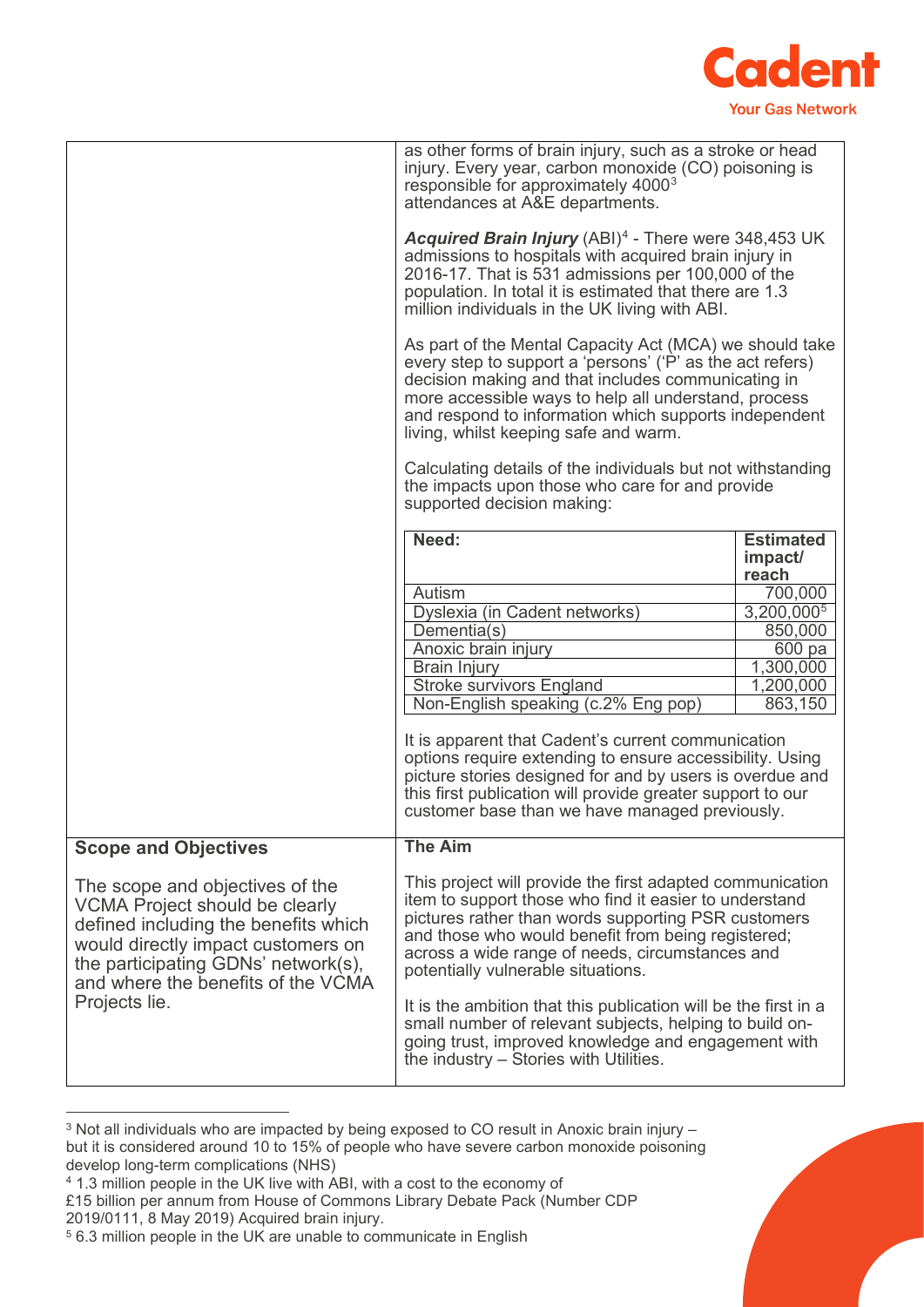

|                                                                   | Tackling loneliness is fundamental to an informed and<br>connected life - too many people with learning disabilities<br>and other needs such as brain injury, are not living their<br>lives to the full. By creating and making this highly<br>accessible information freely available, we will help in the<br>reduction of isolation and loneliness of key groups in<br>society who deserve and need greater inclusion.                                                                                                                                                                                                                                                                        |
|-------------------------------------------------------------------|-------------------------------------------------------------------------------------------------------------------------------------------------------------------------------------------------------------------------------------------------------------------------------------------------------------------------------------------------------------------------------------------------------------------------------------------------------------------------------------------------------------------------------------------------------------------------------------------------------------------------------------------------------------------------------------------------|
|                                                                   | We also aim to take this first step with Beyond Words, to<br>enhance Cadent's reputation to be a force for good; for<br>both our customers, colleagues and communities that we<br>live & work in supporting our ambition to make it easier,<br>fairer and greener by ensuring that we are inclusive and<br>work effectively to not leave customer behind as the<br>energy industry transforms towards Net Zero.                                                                                                                                                                                                                                                                                 |
|                                                                   | <b>The Scope</b>                                                                                                                                                                                                                                                                                                                                                                                                                                                                                                                                                                                                                                                                                |
|                                                                   | Create the first Beyond Words document/book to<br>help customers to understand the safeguarding<br>services available through Cadent and why the<br>PSR is important, how it can support them and<br>the key safety messages including relevant<br>details from Utilities Against Scams (UAS) to aid<br>independent living with the support of your utility<br>industry – helping to keep all customers safe,<br>warm and independent.<br>Cadent to sign up to the Beyond Words<br>'BELONG manifesto'; a living manifesto for a<br>better life for people with learning disabilities and<br>a call to action for more inclusive communities<br>everywhere. Utilise case studies to embed across |
|                                                                   | Cadent and encourage other utility companies to<br>join too.<br>Utilise key partnerships to promote, deliver a<br>greater awareness of the PSR, safety messages<br>and Safeguarding Services available to them.                                                                                                                                                                                                                                                                                                                                                                                                                                                                                 |
|                                                                   | Through these steps we aim to reach 250,000 energy<br>consumers who find it more difficult to process or<br>understand the written word, in an impactful and<br>deliberate manner – helping to underpin safe<br>independent living and supported decision making.                                                                                                                                                                                                                                                                                                                                                                                                                               |
| <b>Why the Project is Being Funded</b><br><b>Through the VCMA</b> | This project allows Cadent to deliver on our<br>commitments and licence conditions in a new way which<br>can then been shared more broadly across other utility<br>members to have the greatest consistent impact. It<br>supports those who currently find themselves vulnerable<br>due to not being able to engage, understand or have<br>their voice heard due to circumstances out of their<br>control.                                                                                                                                                                                                                                                                                      |
|                                                                   | This project will set the approach for removing barriers<br>which currently prevent Cadent and other utilities to<br>provide truly equal access to our services.                                                                                                                                                                                                                                                                                                                                                                                                                                                                                                                                |
|                                                                   | As human beings, whatever our intellectual or emotional<br>capacity or impairment, we have a right to communicate<br>our feelings, thoughts, needs, wishes and desires and to                                                                                                                                                                                                                                                                                                                                                                                                                                                                                                                   |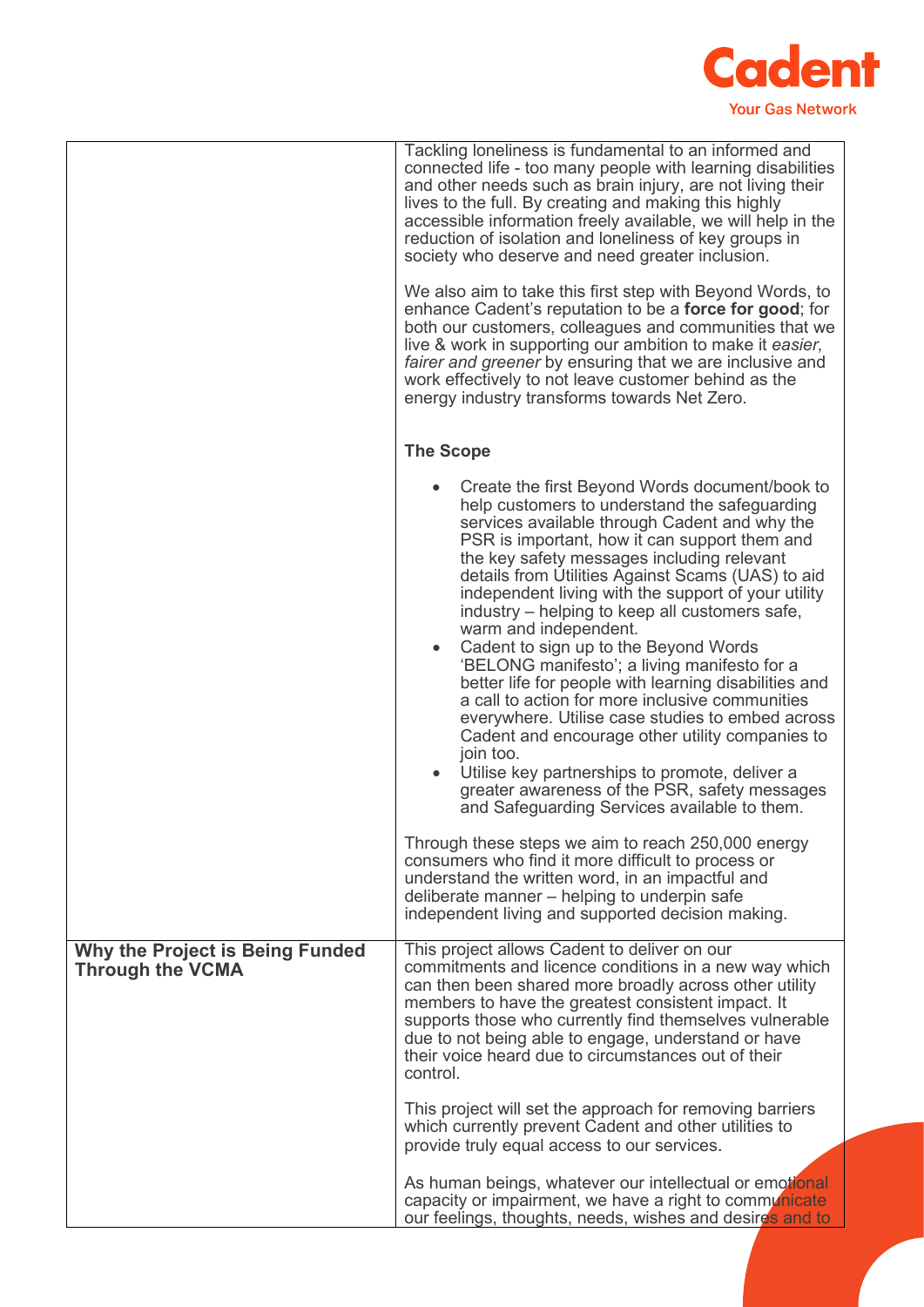

|                                                           | be treated as equal partners in that communication.<br>Supporting the Mental Capacity Act (MCA), designing<br>practices and procedures to support those on the Priority<br>Services Register (PSR); or those who would benefit<br>from being on the PSR and working to deliver against<br>licence conditions to Treat Customers Fairly, this project<br>provides an equalised platform to achieve this.<br>This project will not only reach audiences that have been<br>difficult to engage with before, it will give them the<br>opportunity to have a voice.                                                                                                                                                                                                                                                                                   |
|-----------------------------------------------------------|--------------------------------------------------------------------------------------------------------------------------------------------------------------------------------------------------------------------------------------------------------------------------------------------------------------------------------------------------------------------------------------------------------------------------------------------------------------------------------------------------------------------------------------------------------------------------------------------------------------------------------------------------------------------------------------------------------------------------------------------------------------------------------------------------------------------------------------------------|
| <b>Evidence of Stakeholder/Customer</b><br><b>Support</b> | Warwick University completed a paper on the Beyond<br>Words approach, revised in February 2021 by Mairi Ann<br>Cullen and Richard Hastings, both from the Centre for<br>Educational Development, Appraisal and Research<br>(CEDAR). They detailed how in today's world, lack of<br>access to high quality information and difficulties in<br>communicating with other people, mean that people with<br>learning disabilities are disadvantaged and excluded.<br>They continued to say,                                                                                                                                                                                                                                                                                                                                                           |
|                                                           | "Research tells us that people with learning disabilities<br>face serious inequalities in health (e.g., they die younger,<br>receive poorer quality care, and have more mental<br>health difficulties), in socio-economic domains (e.g., very<br>few adults with learning disabilities have a job, families<br>are more likely to live in poverty), in education<br>(educational outcomes are poor, including difficulties<br>with reading), and in quality of life (disability hate crime is<br>common, many lack access to leisure and other activities<br>and friendships are rare). Contributing to these<br>inequalities are the closely related problems of: (a)<br>accessing and understanding information, and (b)<br>communicating and sharing with other people about both<br>difficult problems and the everyday activities of life." |
|                                                           | They continue to explain how the process of creation of<br>the Beyond Words books means more than simply<br>involving people representative of the expected<br>readership in the book development process; it means<br>working together with them as equal partners who bring<br>their own expertise and experience to the process,<br>alongside other experts in the topic area of a book who<br>bring their own perspectives to the process, as do the<br>artists and editors. In this way, each book is co-produced<br>and emerges from the interplay among the different<br>expert perspectives.                                                                                                                                                                                                                                             |
|                                                           | The National Autistic Society state that visual supports<br>are a communication tool that can be used with autistic<br>people. They can be used in most situations, are<br>adaptable and portable; helping in helping to support<br>most situations to encourage independence, improve<br>understanding, avoid frustration and anxiety and can<br>make communication physical and consistent, rather<br>than fleeting and inconsistent like spoken words can be.                                                                                                                                                                                                                                                                                                                                                                                 |
|                                                           | Working with Cadent's Strategic Partner Queen<br>Alexandra College (QAC) who are based in<br>Birmingham and are a national, residential college<br>offering innovative and holistic approach to learning and                                                                                                                                                                                                                                                                                                                                                                                                                                                                                                                                                                                                                                     |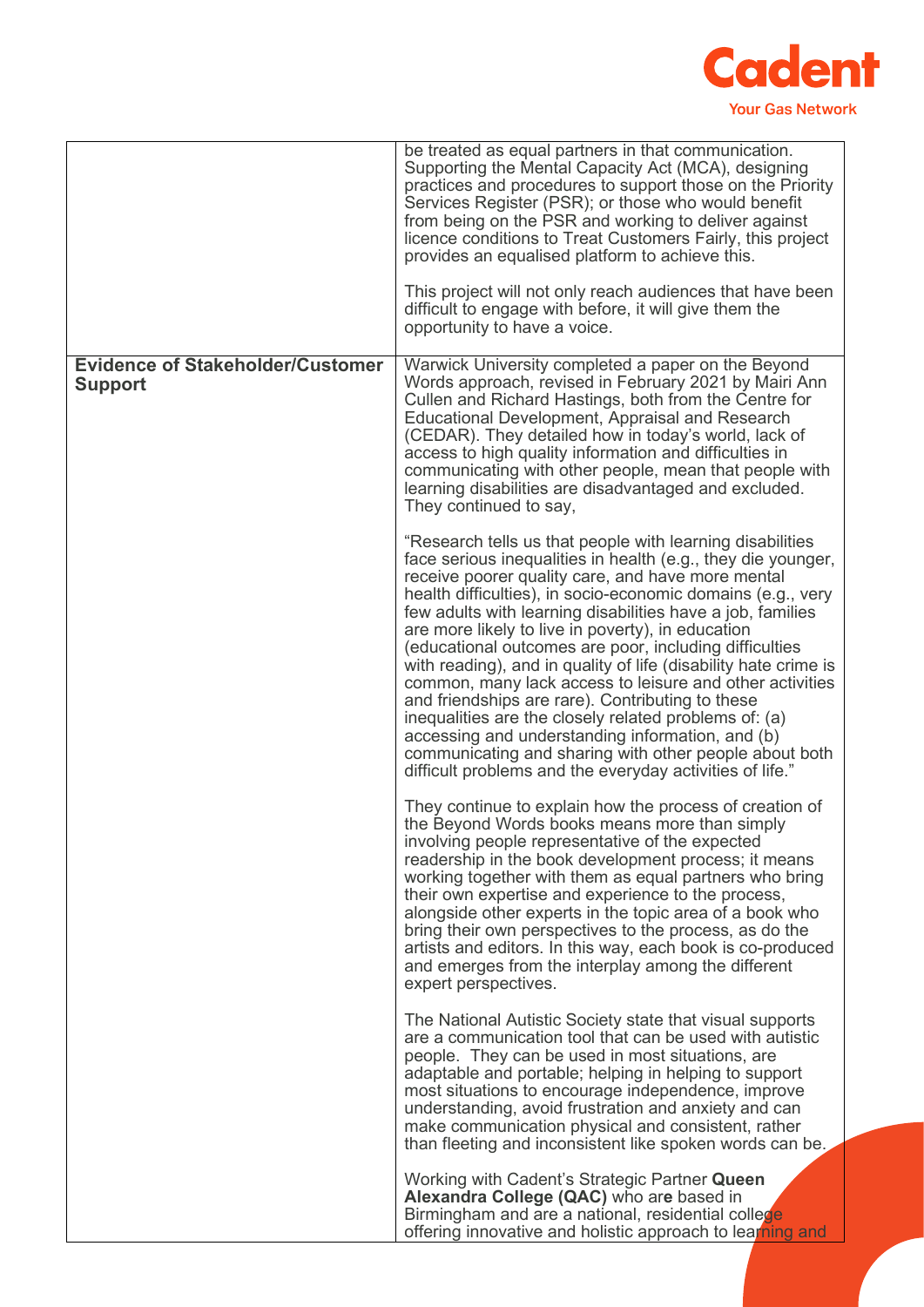

|                                                                    | support to young adults. They create learning<br>opportunities for people with visual impairment and/or<br>other disabilities to realise their potential to work and to<br>live independently. When contacted as key<br>experts/stakeholders, they provided the insight that,<br>"16.4% of adults in England, or 7.1 million people, can<br>be described as having 'very poor literacy skills'" The<br>National Literacy Trust tells us, which is a clear indicator<br>that text is not always the best or only way to provide<br>people with information".<br>[QAC All Formats team] "as a business who produces<br>Accessible Format documents, are aware of the need to<br>give people the opportunity to receive information in a<br>format that is most suitable for them. We spend a lot of<br>our time speaking to companies and organisations about<br>the importance of reaching as many of their own<br>customers as they possibly can by providing them with information they can understand", we know the<br>importance of recognising the individual and ensuring<br>the right tools are used to communicate with them, and<br>giving them a choice, so they have the best chance of<br>understanding any important information being provided<br>to them". |
|--------------------------------------------------------------------|--------------------------------------------------------------------------------------------------------------------------------------------------------------------------------------------------------------------------------------------------------------------------------------------------------------------------------------------------------------------------------------------------------------------------------------------------------------------------------------------------------------------------------------------------------------------------------------------------------------------------------------------------------------------------------------------------------------------------------------------------------------------------------------------------------------------------------------------------------------------------------------------------------------------------------------------------------------------------------------------------------------------------------------------------------------------------------------------------------------------------------------------------------------------------------------------------------------------------------------------------------------------------|
| <b>Information Required</b>                                        | <b>Description</b>                                                                                                                                                                                                                                                                                                                                                                                                                                                                                                                                                                                                                                                                                                                                                                                                                                                                                                                                                                                                                                                                                                                                                                                                                                                       |
|                                                                    |                                                                                                                                                                                                                                                                                                                                                                                                                                                                                                                                                                                                                                                                                                                                                                                                                                                                                                                                                                                                                                                                                                                                                                                                                                                                          |
| <b>Outcomes, Associated Actions and</b><br><b>Success Criteria</b> | Creation and publication of a Beyond Words<br>$\bullet$<br>book 'How do I" - £60k<br>Share with Partners for distribution - printing<br>$\bullet$<br>costs & delivery £12.5k - an 18-month<br>programme to reach and inform a 250,000 new<br>audience<br>Provide free copies to a minimum of 1,500<br>Libraries across the Cadent networks creating<br>future routes of communication on key safety and<br>utility messages - £2.5k.<br>Embed process improvements across Cadent to<br>help people with supported decision-making<br>actions such as checking for understanding<br>during interactions – embedding the MCA.<br>Raise awareness of the PSR in a way that<br>$\bullet$<br>provides equal access to over 400,000 (the<br>Person & their Carer)<br>Support the reduction of isolation and loneliness<br>by making this information freely available to<br>those who would benefit from greater inclusion.<br>Understand the impacts of the work and consider<br>$\bullet$<br>the best next publication(s) – creating a trilogy of<br>useful information; potentially including 'What<br>does Net Zero mean to me'                                                                                                                                            |
| <b>Project Partners and Third Parties</b><br><b>Involved</b>       | Details below are key partners that we will work with but<br>the project is not limited to:                                                                                                                                                                                                                                                                                                                                                                                                                                                                                                                                                                                                                                                                                                                                                                                                                                                                                                                                                                                                                                                                                                                                                                              |
|                                                                    | Beyond Words – Registered as a charity in 2019,<br>will be the creator of document/artwork. Through                                                                                                                                                                                                                                                                                                                                                                                                                                                                                                                                                                                                                                                                                                                                                                                                                                                                                                                                                                                                                                                                                                                                                                      |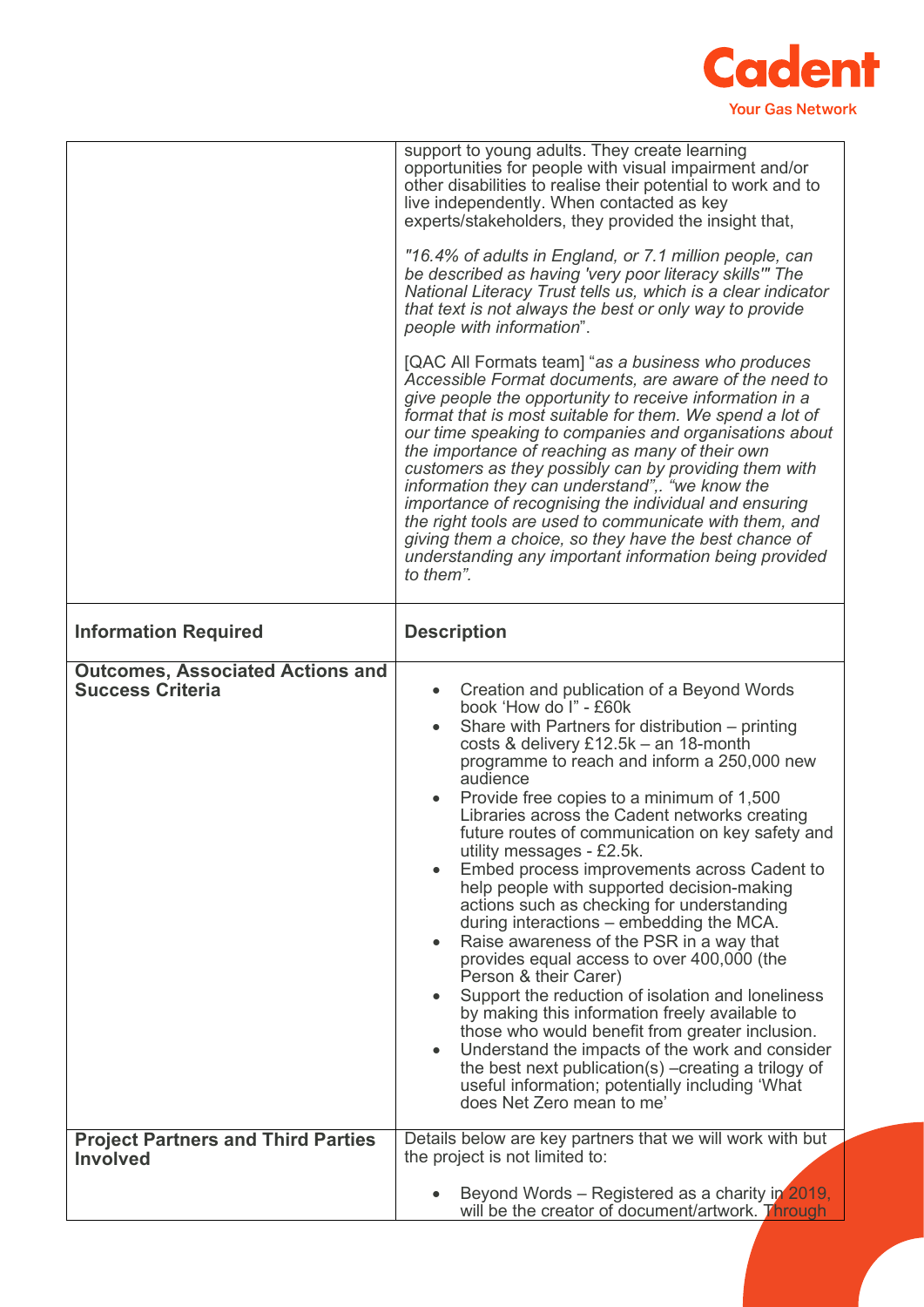

|                                                                           | $\bullet$<br>$\bullet$<br>$\bullet$<br>$\bullet$                          | to promote awareness of the chosen book.<br>MoJ - NMCF Leadership Group -<br>Reputation/launch support.<br>publication and understanding future topics<br>Safeguarding Services relevant for<br>Headway - National charity supporting and<br>championing brain injury issues.<br>of 'network partners' providing support and<br>the UK.<br>living and nationally leading accessible<br>innovation.<br>supporting those who are born or become<br>Deaf/deaf. | their website we have options to run book clubs<br>Alzheimer's Society - Partner in promoting the<br>relevant to Cadent/utilities to invest in (ie. maybe<br>Dementia(s)/cognitive impairment specifically).<br>Carer's Trust - Working across their framework<br>guidance to over 500,000 unpaid carers across<br>Queen Alexandra College (QAC) - A specialist<br>college in Birmingham supporting independent<br>Royal Assc. of Deaf – the oldest national charity                        |
|---------------------------------------------------------------------------|---------------------------------------------------------------------------|-------------------------------------------------------------------------------------------------------------------------------------------------------------------------------------------------------------------------------------------------------------------------------------------------------------------------------------------------------------------------------------------------------------------------------------------------------------|---------------------------------------------------------------------------------------------------------------------------------------------------------------------------------------------------------------------------------------------------------------------------------------------------------------------------------------------------------------------------------------------------------------------------------------------------------------------------------------------|
| <b>Potential for New Learning</b>                                         |                                                                           | allow us to establish the next relevant topic.<br>and future stories.<br>Via Cadent's work we will establish new partner<br>opportunities both national and regional.<br>part in future engagement events                                                                                                                                                                                                                                                   | Through the creation of the first publication, Cadent will<br>be the first utility to work with Beyond Words and it will<br>Through sharing the publication through Libraries and<br>partners we will understand future distribution routes and<br>consider eBooklets as an additional option for the first<br>Through working with Beyond Words, there may be the<br>opportunity to recruit new customers (particularly those<br>with learning disabilities) to the customer forum to take |
| <b>Scale of VCMA Project and SROI</b>                                     |                                                                           | The attached paper has been calculated by SIA                                                                                                                                                                                                                                                                                                                                                                                                               |                                                                                                                                                                                                                                                                                                                                                                                                                                                                                             |
| <b>Calculations</b>                                                       |                                                                           | Partners – showing a positive SROI.                                                                                                                                                                                                                                                                                                                                                                                                                         |                                                                                                                                                                                                                                                                                                                                                                                                                                                                                             |
| The Funding Licensee(s) should justify<br>the scale of the VCMA Project - | Total figures (5-year)                                                    |                                                                                                                                                                                                                                                                                                                                                                                                                                                             |                                                                                                                                                                                                                                                                                                                                                                                                                                                                                             |
| including the scale of the investment                                     |                                                                           | <b>Total Cost</b>                                                                                                                                                                                                                                                                                                                                                                                                                                           | £75,000                                                                                                                                                                                                                                                                                                                                                                                                                                                                                     |
| relative to its potential benefits. As part of                            |                                                                           | <b>Gross Present Value</b>                                                                                                                                                                                                                                                                                                                                                                                                                                  | £95,483                                                                                                                                                                                                                                                                                                                                                                                                                                                                                     |
| this it should provide the SROI<br>calculation.                           |                                                                           | NPV <sup>1</sup><br>SRO <sub>12</sub>                                                                                                                                                                                                                                                                                                                                                                                                                       | £20,483<br>£0.27                                                                                                                                                                                                                                                                                                                                                                                                                                                                            |
|                                                                           |                                                                           |                                                                                                                                                                                                                                                                                                                                                                                                                                                             |                                                                                                                                                                                                                                                                                                                                                                                                                                                                                             |
|                                                                           |                                                                           | ⅄<br>PDF<br>Cadent Beyond<br>Words v1.0.pdf                                                                                                                                                                                                                                                                                                                                                                                                                 |                                                                                                                                                                                                                                                                                                                                                                                                                                                                                             |
| <b>VCMA Project Start and End Date</b>                                    |                                                                           | Project dates: Mar 2022 - Oct 2024                                                                                                                                                                                                                                                                                                                                                                                                                          |                                                                                                                                                                                                                                                                                                                                                                                                                                                                                             |
|                                                                           |                                                                           |                                                                                                                                                                                                                                                                                                                                                                                                                                                             |                                                                                                                                                                                                                                                                                                                                                                                                                                                                                             |
|                                                                           | Creation followed by 12-18-month communication<br>programme via partners. |                                                                                                                                                                                                                                                                                                                                                                                                                                                             |                                                                                                                                                                                                                                                                                                                                                                                                                                                                                             |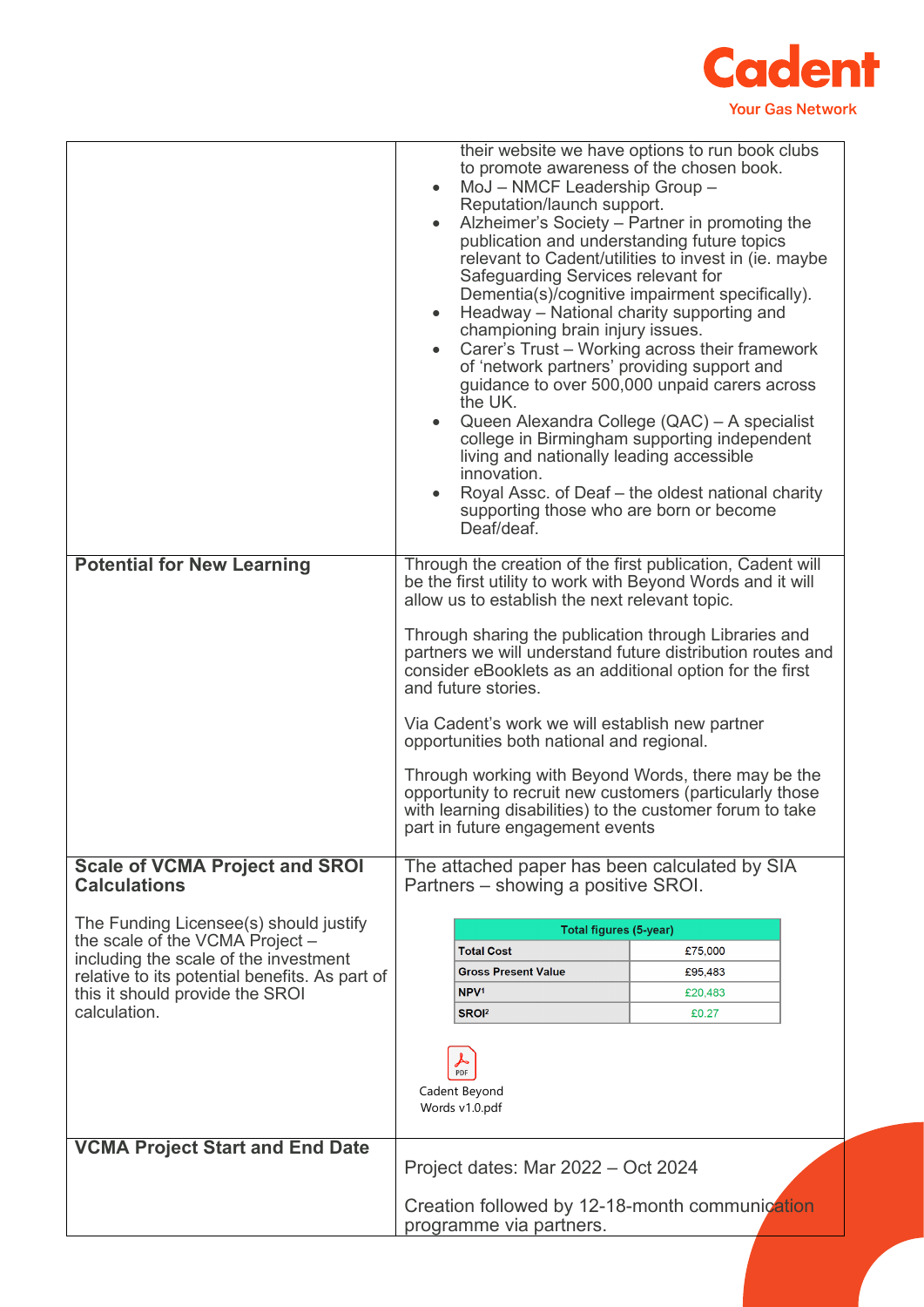

| <b>Geographical Area</b>                                                   | The project will predominately be based in England but<br>through the Beyond Words website & Cadent Partner<br>reach details will extend to support the needs supported<br>by this project. |
|----------------------------------------------------------------------------|---------------------------------------------------------------------------------------------------------------------------------------------------------------------------------------------|
| <b>Remaining Amount in the</b><br><b>Allowance at Time of Registration</b> | Remaining funding left in the Licensee's/Licensees'<br>funding pot.                                                                                                                         |